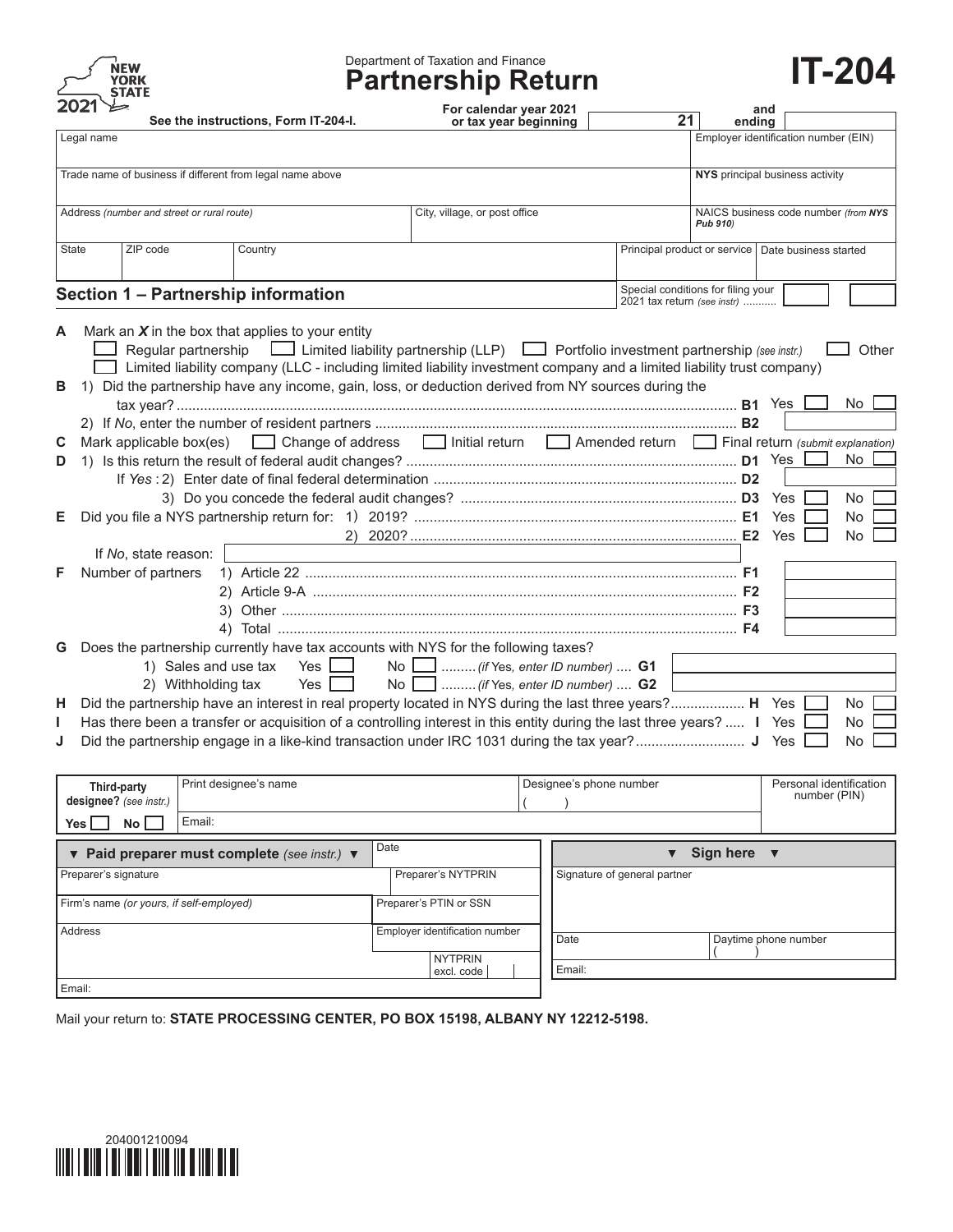## **Section 1 – Partnership information** *(continued)*

|    | K Did the partnership sell property during the tax year that had a deferred gain from a previous IRC 1031 or |              | $No$ $\Box$ |
|----|--------------------------------------------------------------------------------------------------------------|--------------|-------------|
|    | L Was there a distribution of property or a transfer of a partnership interest during the tax year?  L Yes   |              | No II       |
|    | M Does the partnership have a valid IRC section 754 election in place for this reporting period?  M Yes      |              | No          |
| N. |                                                                                                              |              | $No$        |
| O  | Is the partnership required to file Form DTF-686 or DTF-686-ATT for this filing period, to report a          |              |             |
|    | reportable transaction, New York reportable transaction, listed transaction or registered tax shelter? O Yes |              | No l        |
|    | If Yes, complete and submit Form(s) DTF-686, DTF-686-ATT, and any applicable federal forms.                  |              |             |
| P. | Did the partnership make purchases subject to sales and compensating use tax for which NYS tax               |              |             |
|    |                                                                                                              | <b>P</b> Yes | No II       |
| Q  |                                                                                                              |              | No II       |
| R. | Was the partnership required to report any nonqualified deferred compensation, as required by                |              |             |
|    |                                                                                                              | Yes          | No.         |

# **Section 2 – Federal ordinary business income (loss)**

#### **Part 1 – Income from federal Form 1065**

| 1.              |                                                                                        |                           |                |  |
|-----------------|----------------------------------------------------------------------------------------|---------------------------|----------------|--|
| 2               |                                                                                        | $\overline{\phantom{0}2}$ |                |  |
| 3               |                                                                                        |                           | 3              |  |
| 4               |                                                                                        |                           | 4              |  |
| 5               |                                                                                        |                           | 5              |  |
| 6               | Ordinary income (loss) from other partnerships, estates, and trusts (submit statement) |                           | 6              |  |
|                 |                                                                                        |                           | $\overline{7}$ |  |
| 8               | Net gain (loss) from federal Form 4797, Part II, line 17 (submit federal Form 4797)    |                           | 8              |  |
| 9               |                                                                                        |                           | 9              |  |
| 10              |                                                                                        |                           | 10             |  |
|                 | Part 2 – Deductions from federal Form 1065                                             |                           |                |  |
| 11              |                                                                                        |                           | 11             |  |
| 12 <sup>°</sup> |                                                                                        |                           | 12             |  |
| 13              |                                                                                        |                           | 13             |  |
| 14              |                                                                                        |                           | 14             |  |
| 15              |                                                                                        |                           | 15             |  |
| 16              |                                                                                        |                           | 16             |  |
| 17              |                                                                                        |                           | 17             |  |
| 18              |                                                                                        |                           |                |  |
| 19              | Depreciation reported on federal Form 1125-A                                           |                           |                |  |
|                 |                                                                                        |                           |                |  |
| 20              |                                                                                        |                           | 20             |  |
| 21              |                                                                                        |                           | 21             |  |
| 22              |                                                                                        |                           | 22             |  |
| 23              |                                                                                        |                           |                |  |
|                 |                                                                                        |                           | 23             |  |
| 24              |                                                                                        |                           | 24             |  |
| $25\,$          |                                                                                        |                           | 25             |  |
| 26              |                                                                                        |                           | 26             |  |
|                 | Important: You must make an entry on line 26a.                                         |                           |                |  |

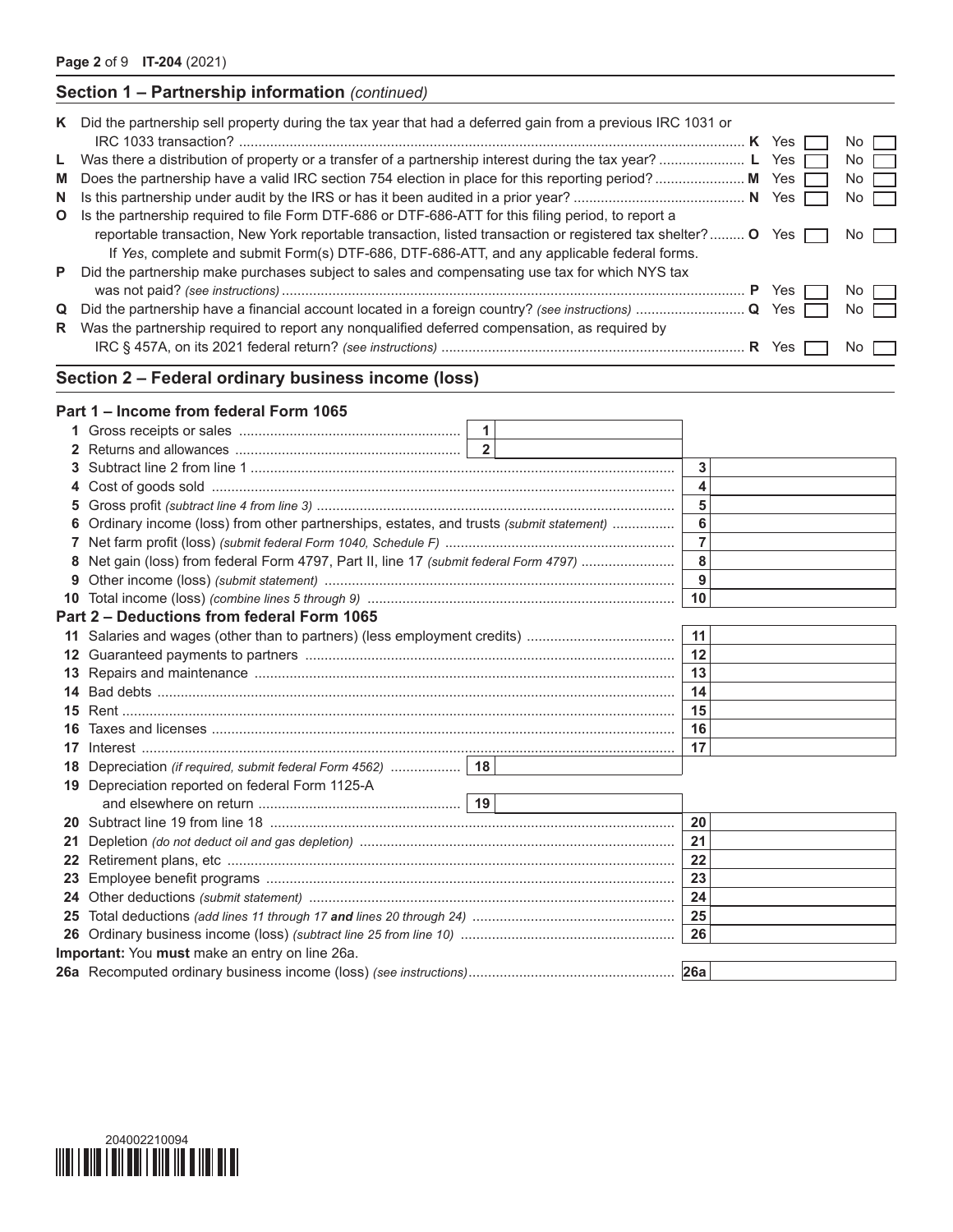|     |                                                                                                                   | 27              |           |
|-----|-------------------------------------------------------------------------------------------------------------------|-----------------|-----------|
| 28. |                                                                                                                   | 28              |           |
| 29  |                                                                                                                   | 29              |           |
| 30  |                                                                                                                   | 30              |           |
| 31  |                                                                                                                   | 31              |           |
| 32  |                                                                                                                   | 32              |           |
| 33  |                                                                                                                   | 33              |           |
| 34  |                                                                                                                   | 34              |           |
|     | <b>35</b> Methods used for valuing closing inventory <i>(mark an X in applicable boxes)</i>                       |                 |           |
|     | Cost                                                                                                              |                 |           |
|     | Lower of cost or market                                                                                           |                 |           |
|     |                                                                                                                   |                 |           |
|     |                                                                                                                   |                 |           |
|     |                                                                                                                   |                 |           |
|     |                                                                                                                   |                 | <b>No</b> |
|     | 37a Was LIFO inventory method adopted this tax year for any goods? (If Yes, submit federal Form 970.)  Yes        |                 | <b>No</b> |
|     | 37b If the LIFO inventory method was used for this tax year, enter the amount of closing inventory                |                 |           |
|     |                                                                                                                   | 37 <sub>b</sub> |           |
|     | 38 Do the rules of IRC section 263A (for property produced or acquired for resale) apply to the partnership? Yes  |                 | No l      |
|     |                                                                                                                   |                 |           |
|     | 39 Was there any change in determining quantities, cost, or valuations between opening and closing inventory? Yes |                 | <b>No</b> |
|     |                                                                                                                   |                 |           |
|     |                                                                                                                   |                 |           |
|     |                                                                                                                   |                 |           |
|     |                                                                                                                   |                 |           |
|     |                                                                                                                   |                 |           |
|     |                                                                                                                   |                 |           |
|     |                                                                                                                   |                 |           |
|     |                                                                                                                   |                 |           |
|     |                                                                                                                   |                 |           |

# **Section 3 – Cost of goods sold** *(from federal Form 1125-A, see instructions)*

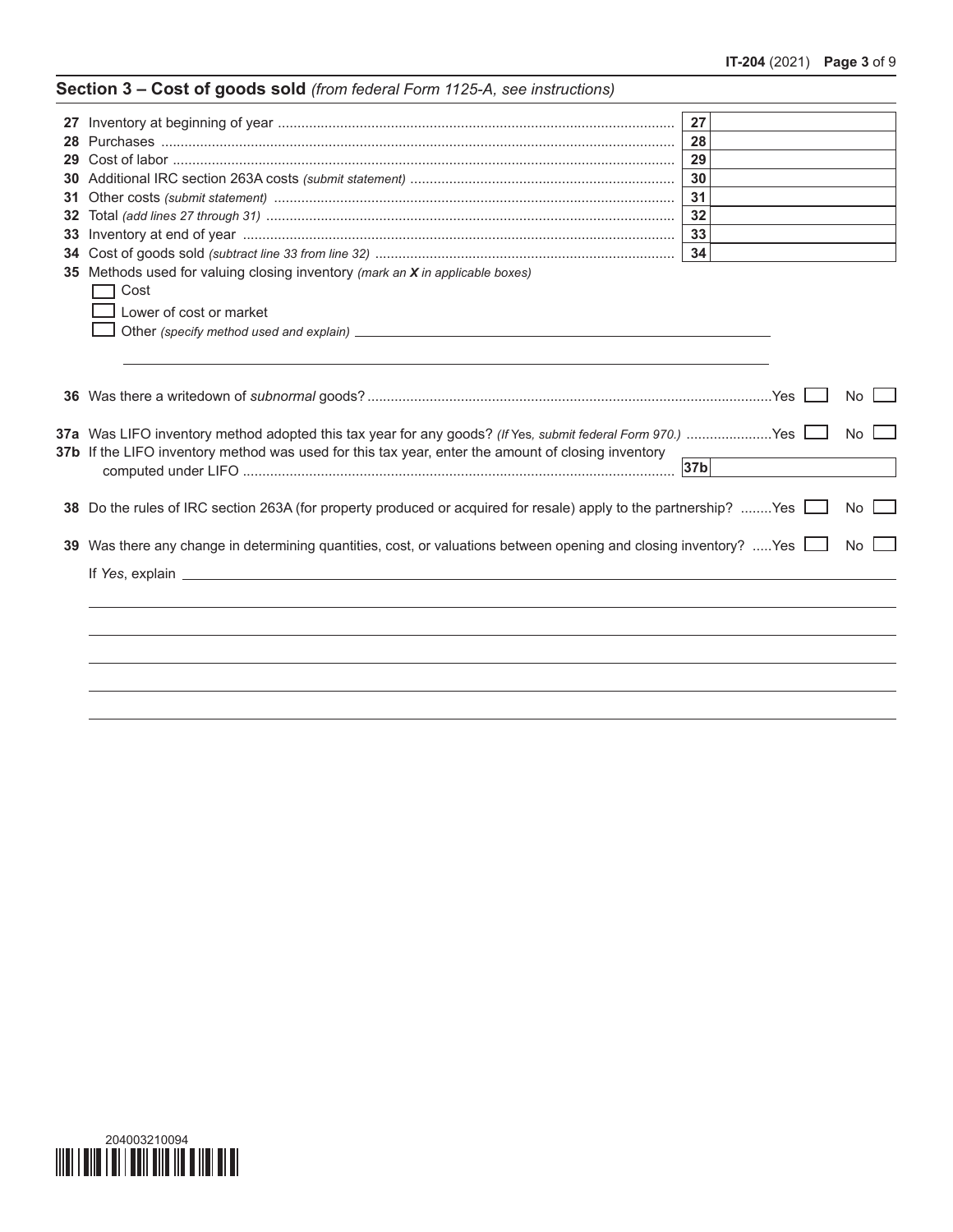# **Section 4 – Balance sheets per books** *(from federal Form 1065, Schedule L)*

T

| <b>Assets</b> |                                  |     | <b>Beginning of tax year</b> |     | End of tax year |     |  |  |
|---------------|----------------------------------|-----|------------------------------|-----|-----------------|-----|--|--|
|               |                                  |     | (a)                          | (b) | (c)             | (d) |  |  |
| 40            |                                  | 40  |                              |     |                 |     |  |  |
|               | 41 Trade notes and accounts      |     |                              |     |                 |     |  |  |
|               | receivable                       | 41  |                              |     |                 |     |  |  |
|               | 42 Less allowances for bad       |     |                              |     |                 |     |  |  |
|               | debts                            | 42  |                              |     |                 |     |  |  |
|               | 43 Inventories                   | 43  |                              |     |                 |     |  |  |
|               | 44 U.S. government obligations   | 44  |                              |     |                 |     |  |  |
|               | 45 Tax-exempt securities         | 45  |                              |     |                 |     |  |  |
|               | 46 Other current assets (submit  |     |                              |     |                 |     |  |  |
|               | statement $)$                    | 46  |                              |     |                 |     |  |  |
|               | 47a Loans to partners (or        |     |                              |     |                 |     |  |  |
|               | persons related to partners) 47a |     |                              |     |                 |     |  |  |
|               | 47b Mortgage and real estate     |     |                              |     |                 |     |  |  |
|               | loans                            | 47b |                              |     |                 |     |  |  |
|               | 48 Other investments (submit     |     |                              |     |                 |     |  |  |
|               | statement $)$                    | 48  |                              |     |                 |     |  |  |
|               | 49 Buildings and other           |     |                              |     |                 |     |  |  |
|               | depreciable assets               | 49  |                              |     |                 |     |  |  |
|               | 50 Less accumulated              |     |                              |     |                 |     |  |  |
|               | depreciation                     | 50  |                              |     |                 |     |  |  |
|               | 51 Depletable assets             | 51  |                              |     |                 |     |  |  |
|               | 52 Less accumulated depletion    | 52  |                              |     |                 |     |  |  |
|               | 53 Land (net any amortization)   | 53  |                              |     |                 |     |  |  |
|               | 54 Intangible assets             |     |                              |     |                 |     |  |  |
|               | (amortizable only)               | 54  |                              |     |                 |     |  |  |
|               | 55 Less accumulated              |     |                              |     |                 |     |  |  |
|               | amortization                     | 55  |                              |     |                 |     |  |  |
|               | 56 Other assets (submit          |     |                              |     |                 |     |  |  |
|               | statement)                       | 56  |                              |     |                 |     |  |  |
|               | <b>57</b> Total assets           | 57  |                              |     |                 |     |  |  |

| <b>Liabilities and capital</b>      |    | <b>Beginning of tax year</b> |     | End of tax year |     |
|-------------------------------------|----|------------------------------|-----|-----------------|-----|
|                                     |    | (a)                          | (b) | (c)             | (d) |
| 58 Accounts payable                 | 58 |                              |     |                 |     |
| 59 Mortgages, notes, bonds          |    |                              |     |                 |     |
| payable in less than                |    |                              |     |                 |     |
|                                     | 59 |                              |     |                 |     |
| <b>60</b> Other current liabilities |    |                              |     |                 |     |
| (submit statement)                  | 60 |                              |     |                 |     |
| 61 All nonrecourse loans            | 61 |                              |     |                 |     |
| <b>62a</b> Loans from partners (or  |    |                              |     |                 |     |
| persons related to partners) 62a    |    |                              |     |                 |     |
| 62b Mortgages, notes, bonds         |    |                              |     |                 |     |
| payable in one year or more 62b     |    |                              |     |                 |     |
| 63 Other liabilities (submit        |    |                              |     |                 |     |
| statement)                          | 63 |                              |     |                 |     |
| 64 Partners' capital accounts       | 64 |                              |     |                 |     |
| 65 Total liabilities and capital    | 65 |                              |     |                 |     |

T

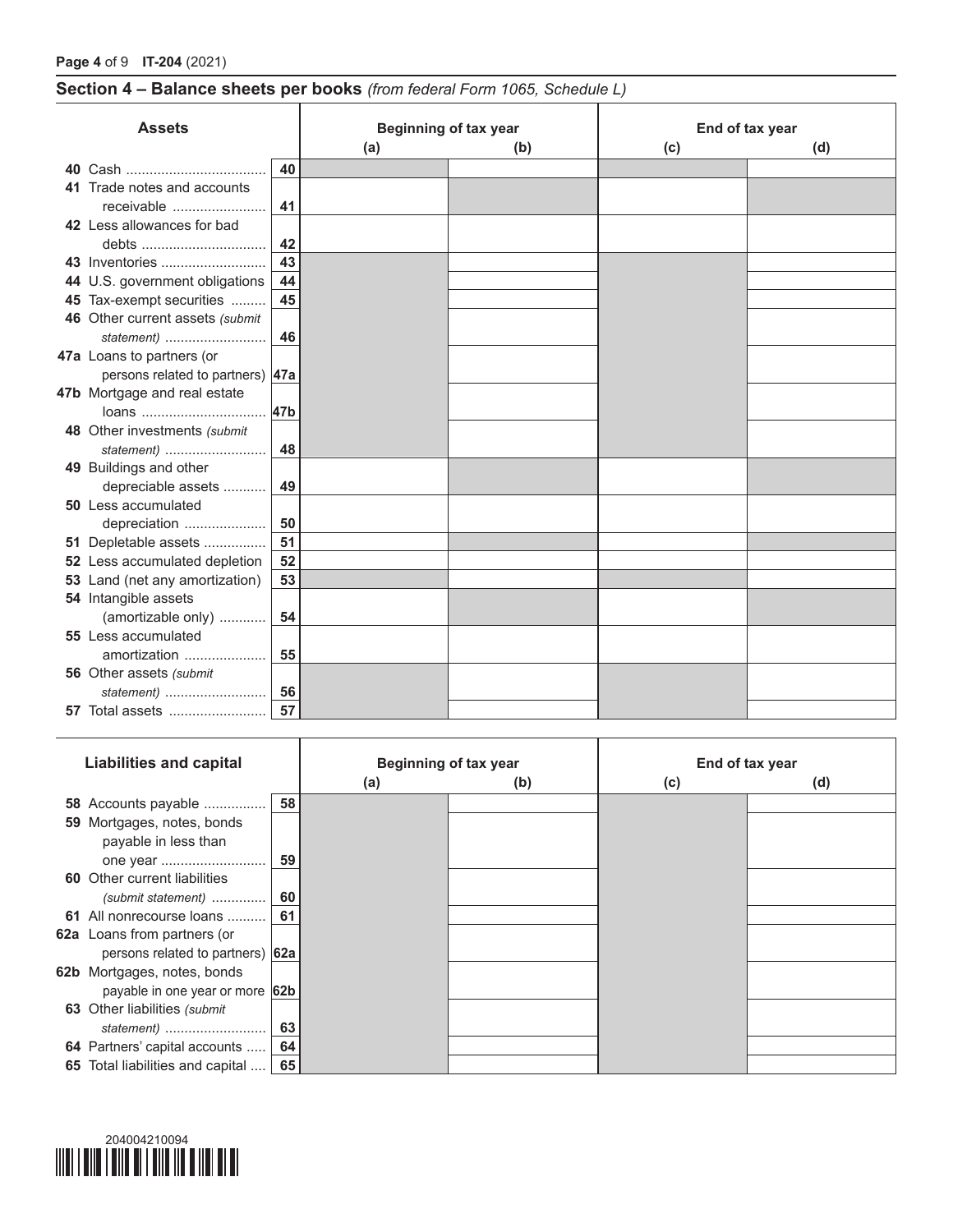**Section 5 – Reconciliation of income (loss) per books with income (loss) per return** *(From federal Form* 1065, *Schedule M-1; see instructions.* If *Schedule M-3* was filed, mark an **X** in the box  $\Box$ ; *file Schedule M-3 and any related documents with Form IT-204; skip Section 5 and continue with Section 6.)*

|    |                                                                                           | 66 |  |
|----|-------------------------------------------------------------------------------------------|----|--|
|    | 67 Income included on return not recorded on books this year, from Schedule M-1, line 2   | 67 |  |
|    | Identify:                                                                                 |    |  |
|    |                                                                                           |    |  |
|    |                                                                                           |    |  |
| 68 |                                                                                           | 68 |  |
|    | 69 Expenses recorded on books this year not included on return, from Schedule M-1, line 4 | 69 |  |
|    | Identify:                                                                                 |    |  |
|    |                                                                                           |    |  |
|    |                                                                                           |    |  |
|    |                                                                                           | 70 |  |
|    | 71 Income recorded on books this year not included on return,                             |    |  |
|    | 71                                                                                        |    |  |
|    | Identify:                                                                                 |    |  |
|    |                                                                                           |    |  |
|    |                                                                                           |    |  |
|    | 72 Deductions included on return not charged against book                                 |    |  |
|    | income this year, from Schedule M-1, line 7<br>72                                         |    |  |
|    | Identify:                                                                                 |    |  |
|    |                                                                                           |    |  |
|    |                                                                                           |    |  |
|    |                                                                                           | 73 |  |
|    |                                                                                           |    |  |
|    |                                                                                           | 74 |  |
|    |                                                                                           |    |  |
|    |                                                                                           |    |  |
|    | Section 6 - Analysis of partners' capital accounts (from federal Form 1065, Schedule M-2) |    |  |
|    |                                                                                           |    |  |
| 75 |                                                                                           | 75 |  |
| 76 |                                                                                           | 76 |  |
| 77 |                                                                                           | 77 |  |
|    |                                                                                           | 78 |  |
|    |                                                                                           | 79 |  |
|    |                                                                                           |    |  |

|           |     | 80 |
|-----------|-----|----|
|           | -81 |    |
|           | 82  |    |
|           | 83  |    |
| Identify: |     |    |
|           |     |    |
|           |     |    |
|           |     |    |

| റാ | 85 Balance at end of year (subtract line 84 from line 80). |  |
|----|------------------------------------------------------------|--|
|----|------------------------------------------------------------|--|



*Identify:*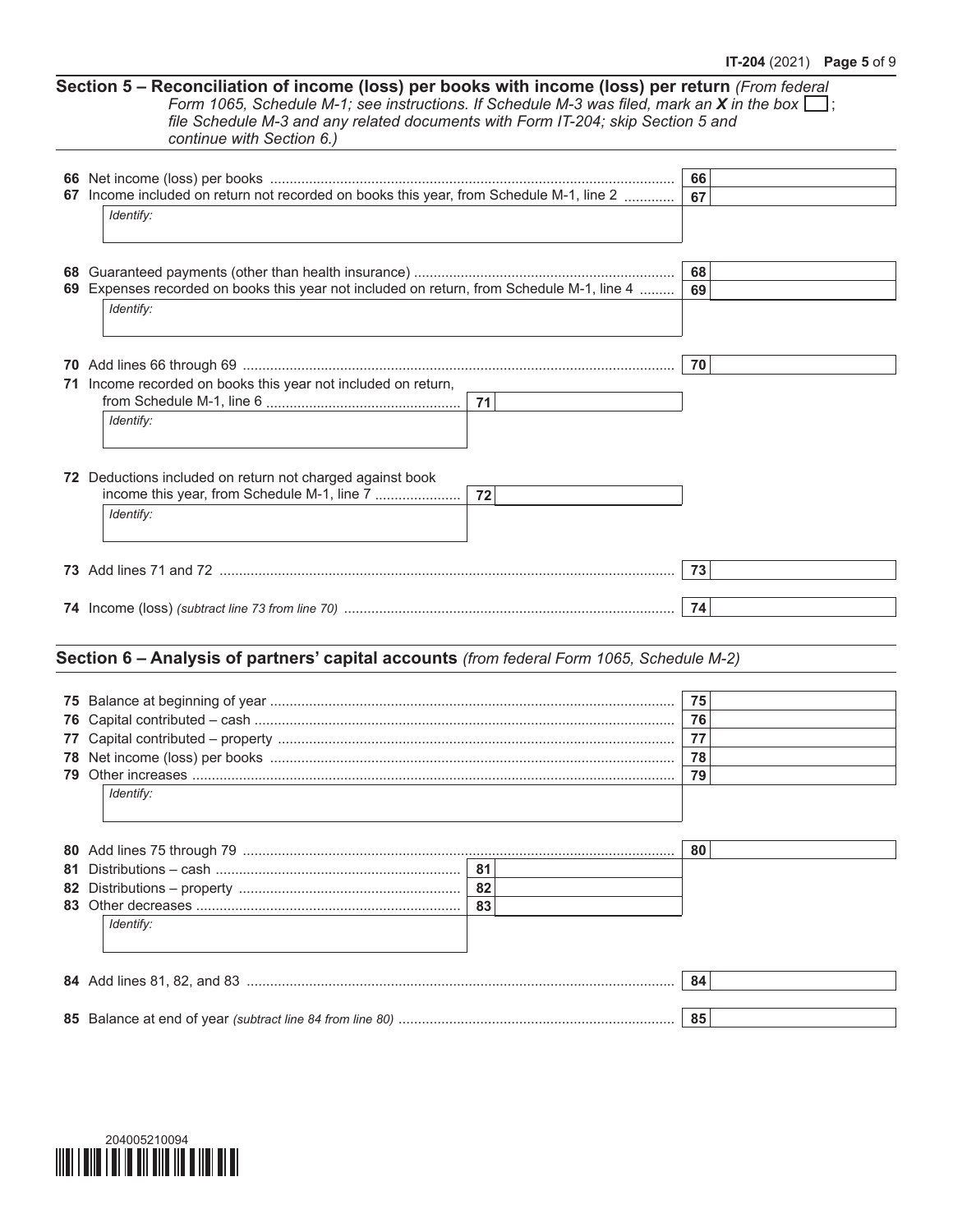| Section 7 - Partners' share of income, deductions, etc. (from federal Form 1065, Schedule K) |     |  |
|----------------------------------------------------------------------------------------------|-----|--|
| Partners' distributive share items                                                           |     |  |
|                                                                                              | 86  |  |
|                                                                                              |     |  |
|                                                                                              |     |  |
|                                                                                              |     |  |
| 89                                                                                           | 89  |  |
| 90                                                                                           | 90  |  |
| 91                                                                                           | 91  |  |
| 92                                                                                           | 92  |  |
| 93                                                                                           | 93  |  |
|                                                                                              | 94  |  |
| 95                                                                                           | 95  |  |
|                                                                                              | 96  |  |
|                                                                                              | 97  |  |
| Identify:                                                                                    |     |  |
| 98                                                                                           | 98  |  |
| 99                                                                                           | 99  |  |
| Identify:                                                                                    |     |  |
|                                                                                              | 100 |  |

|                                                                                                         | 101 |  |
|---------------------------------------------------------------------------------------------------------|-----|--|
|                                                                                                         | 102 |  |
|                                                                                                         | 103 |  |
|                                                                                                         | 104 |  |
| 105 Other items not included above that are required to be reported separately to partners (see instr.) | 105 |  |
| <i>Identify:</i>                                                                                        |     |  |
|                                                                                                         |     |  |

#### **Analysis of net income (loss)**

**106** Enter the amount from line 1 of the *Analysis of Net Income (Loss)* section on federal Form 1065 .. **106**

## **Analysis by type of partner**

|                  | Corporate | Individual<br>(active) | Individual<br>(passive) | Partnership | Exempt<br>organization | Nominee/other |
|------------------|-----------|------------------------|-------------------------|-------------|------------------------|---------------|
| General partners |           |                        |                         |             |                        |               |
| Limited partners |           |                        |                         |             |                        |               |

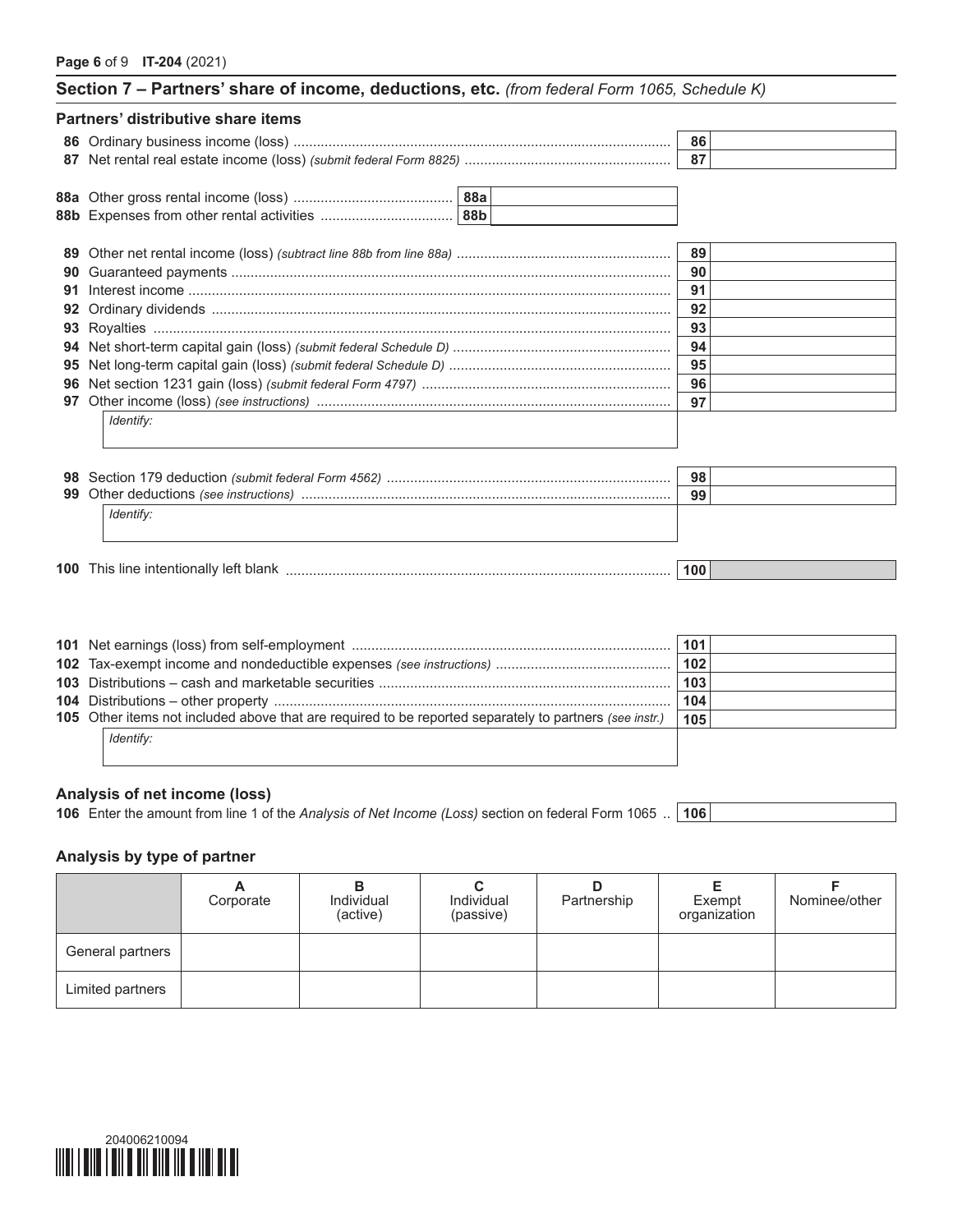| Section 8 - New York modifications (see instructions) |                                                                                                           |              |  |  |  |
|-------------------------------------------------------|-----------------------------------------------------------------------------------------------------------|--------------|--|--|--|
|                                                       | 107 This line intentionally left blank                                                                    |              |  |  |  |
|                                                       |                                                                                                           | 108          |  |  |  |
|                                                       | 109 This line intentionally left blank                                                                    |              |  |  |  |
|                                                       |                                                                                                           | 110          |  |  |  |
|                                                       | 111 Additions to itemized deductions<br>Amount                                                            |              |  |  |  |
| 111a                                                  | Letter<br><b>Amount</b><br>Letter<br>111d                                                                 |              |  |  |  |
| 111b                                                  | 111e                                                                                                      |              |  |  |  |
| 111c                                                  | 111f                                                                                                      |              |  |  |  |
|                                                       |                                                                                                           | 112          |  |  |  |
|                                                       | 113 Subtractions from itemized deductions                                                                 |              |  |  |  |
|                                                       | Letter<br>Letter<br>Amount<br>Amount                                                                      |              |  |  |  |
| 113a<br>113 <sub>b</sub>                              | 113d<br>113e                                                                                              |              |  |  |  |
| 113c                                                  | 113f                                                                                                      |              |  |  |  |
|                                                       | 114 Total subtractions from itemized deductions (add lines 113a through 113f)                             | 114          |  |  |  |
|                                                       |                                                                                                           |              |  |  |  |
|                                                       |                                                                                                           | 115          |  |  |  |
|                                                       | Section 9 - Other information                                                                             |              |  |  |  |
|                                                       |                                                                                                           | 116a         |  |  |  |
|                                                       |                                                                                                           | $\%$<br>116b |  |  |  |
|                                                       |                                                                                                           |              |  |  |  |
|                                                       |                                                                                                           | <b>116d</b>  |  |  |  |
|                                                       |                                                                                                           | Yes<br>No    |  |  |  |
|                                                       | 117b If the partnership filed a group return on behalf of any nonresident partners, enter the special     |              |  |  |  |
|                                                       |                                                                                                           |              |  |  |  |
|                                                       | 117c Is this partnership a partner in another partnership or LLC? (If Yes, list the names and EINs below; | No<br>Yes    |  |  |  |
|                                                       | Name of entity                                                                                            | EIN          |  |  |  |
|                                                       |                                                                                                           |              |  |  |  |
|                                                       |                                                                                                           |              |  |  |  |
|                                                       |                                                                                                           |              |  |  |  |
|                                                       |                                                                                                           |              |  |  |  |
|                                                       |                                                                                                           |              |  |  |  |
|                                                       |                                                                                                           |              |  |  |  |

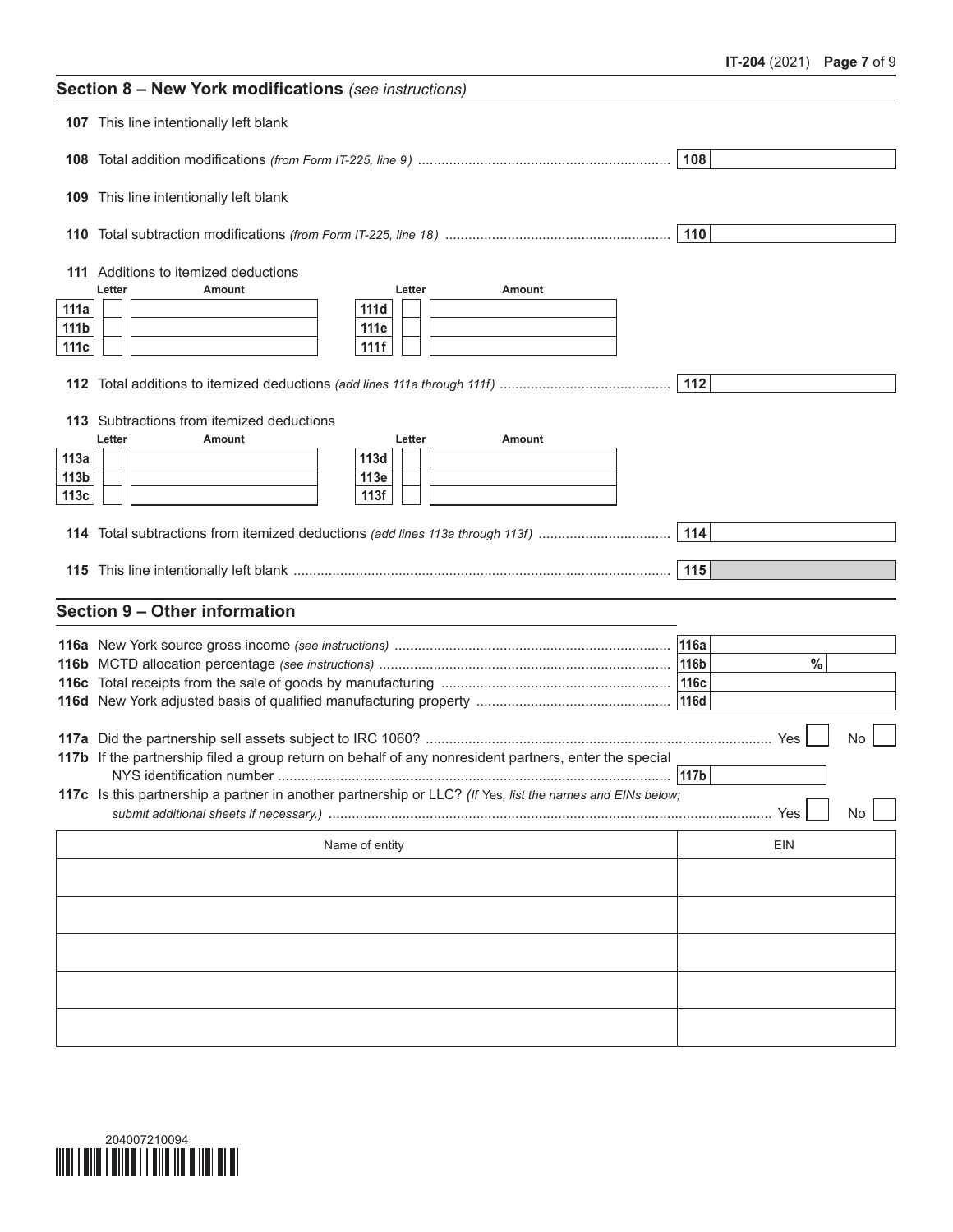#### **Section 10 – New York allocation schedule**

**Part 1 –** List all places, both in and outside of NYS, where the partnership carries on business *(submit additional sheets if necessary)*

| Street address | City and state | Description (see instructions) |
|----------------|----------------|--------------------------------|
|                |                |                                |
|                |                |                                |
|                |                |                                |
|                |                |                                |
|                |                |                                |

**118** Was the books and records method used to reflect income earned in New York? *(If* No, complete Part 2.) .......... Yes No

**Part 2 –** Formula basis allocation of income if books and records do not reflect income earned in New York

| Items used as factors                                                                                               | $A - \text{Totals} - \text{in}$ and outside of NYS<br><b>B</b> – New York State amounts |                | $C -$ Percent col. B |  |
|---------------------------------------------------------------------------------------------------------------------|-----------------------------------------------------------------------------------------|----------------|----------------------|--|
| Property percentage (see inst.)                                                                                     | <b>Dollars</b>                                                                          | <b>Dollars</b> | is of col. A         |  |
| 119 Real property owned                                                                                             | 119                                                                                     | 119            |                      |  |
| 120 Real property rented from others                                                                                | 120                                                                                     | 120            |                      |  |
| <b>121</b> Tangible personal property owned                                                                         | 121                                                                                     | 121            |                      |  |
| <b>121a</b> Tangible personal property                                                                              |                                                                                         |                |                      |  |
| rented from others                                                                                                  | 121a                                                                                    | 121a           |                      |  |
| <b>122 Property percentage (add lines 119)</b>                                                                      |                                                                                         |                |                      |  |
| through 121a; see instructions)                                                                                     | 122                                                                                     | 122            | $\%$<br>122          |  |
| 123 Payroll percentage (see instr.) 123                                                                             |                                                                                         | 123            | $\%$<br>123          |  |
| 124 Gross income percentage (see instr.)   124                                                                      |                                                                                         | 124            | $\%$<br>124          |  |
|                                                                                                                     | $\%$<br>125                                                                             |                |                      |  |
| 126 Business allocation percentage (divide line 125 by three or by actual number of percentages if less than three) | $\frac{0}{0}$<br>126                                                                    |                |                      |  |

#### **Section 11 – Partners' credit information** *(see instructions)*

|     | Has the partnership (or an entity of which the partnership is an owner) been convicted of <i>Bribery</i><br>Involving Public Servants and Related Offenses, Corrupting the Government, or Defrauding the | Nο   |
|-----|----------------------------------------------------------------------------------------------------------------------------------------------------------------------------------------------------------|------|
|     | Part 1 - Flow-through credit bases and information                                                                                                                                                       |      |
|     | Brownfield redevelopment tax credit (Form IT-611, IT-611.1, and/or IT-611.2)                                                                                                                             |      |
|     |                                                                                                                                                                                                          | 127  |
| 128 |                                                                                                                                                                                                          | 128  |
|     |                                                                                                                                                                                                          | 129  |
|     |                                                                                                                                                                                                          |      |
| 130 |                                                                                                                                                                                                          | 130  |
|     |                                                                                                                                                                                                          | 131  |
|     |                                                                                                                                                                                                          | 132  |
|     | <b>QEZE tax reduction credit (Form IT-604)</b>                                                                                                                                                           |      |
|     |                                                                                                                                                                                                          | 133  |
|     |                                                                                                                                                                                                          | 134  |
|     |                                                                                                                                                                                                          | 135  |
|     | Excelsior jobs program tax credit (Form IT-607)                                                                                                                                                          |      |
|     |                                                                                                                                                                                                          | 136  |
|     |                                                                                                                                                                                                          | 137  |
| 138 |                                                                                                                                                                                                          | 138  |
| 139 |                                                                                                                                                                                                          | 139  |
|     |                                                                                                                                                                                                          | 139a |
|     |                                                                                                                                                                                                          |      |